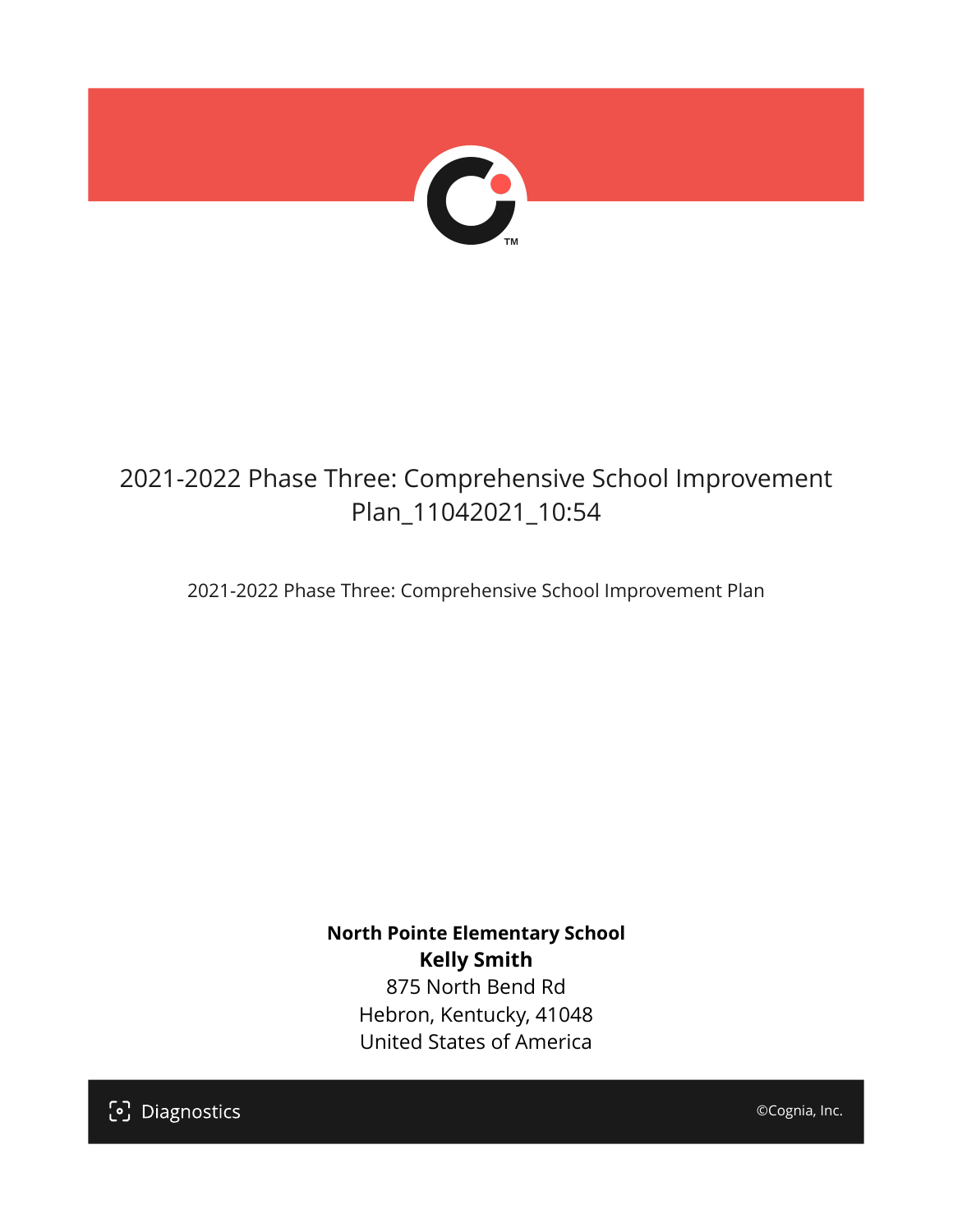2021-2022 Phase Three: Comprehensive School Improvement Plan - 2021-2022 Phase Three: Comprehensive School Improvement Plan\_11042021\_10:54 - Generated on 11/28/2021 North Pointe Elementary School

#### **Table of Contents**

| 2021-22 Phase Three: Comprehensive School Improvement Plan |  |
|------------------------------------------------------------|--|
| Attachment Summary                                         |  |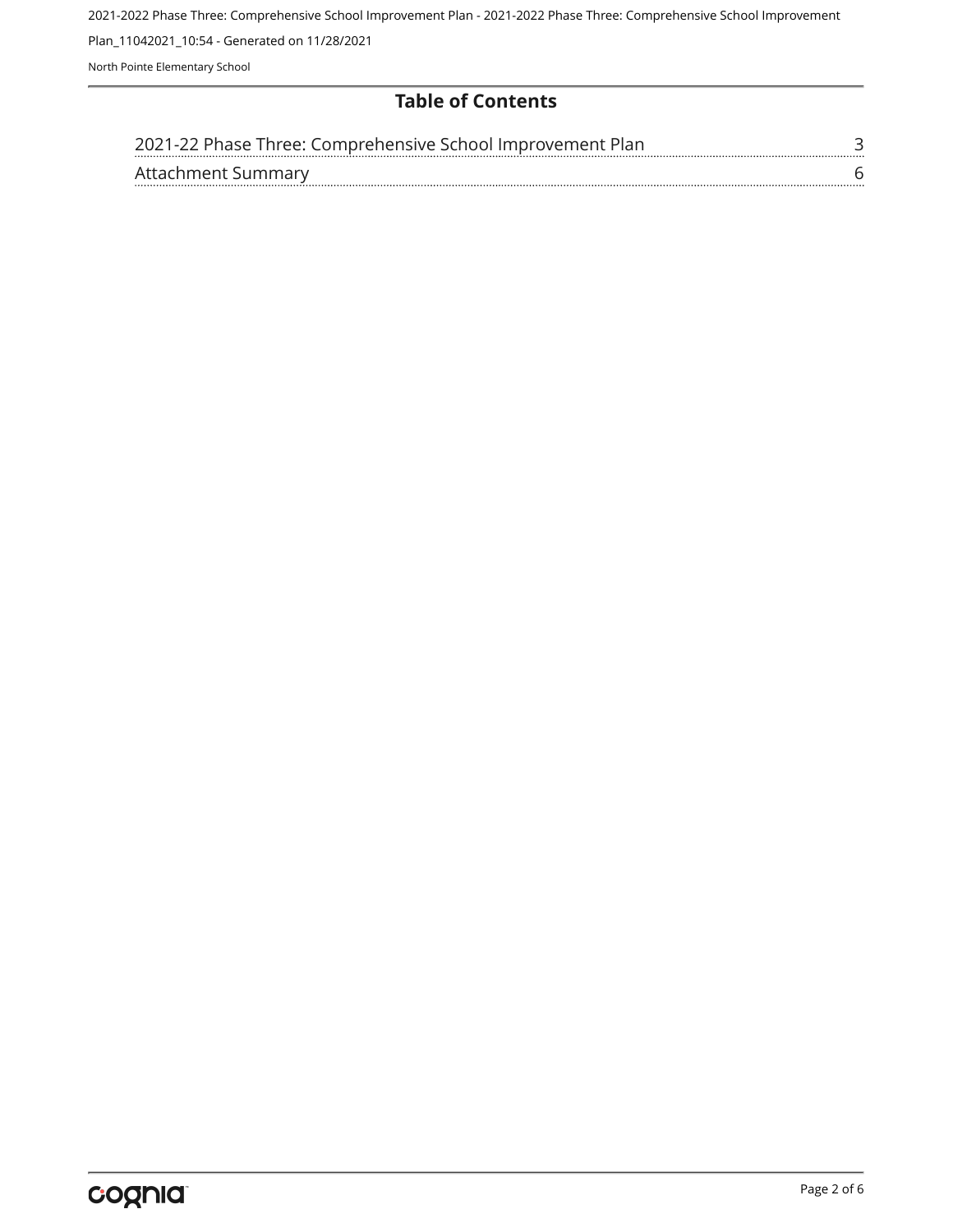2021-2022 Phase Three: Comprehensive School Improvement Plan - 2021-2022 Phase Three: Comprehensive School Improvement Plan\_11042021\_10:54 - Generated on 11/28/2021 North Pointe Elementary School

### <span id="page-2-0"></span>**2021-22 Phase Three: Comprehensive School Improvement Plan** Rationale

School improvement efforts are a collaborative process involving multiple stakeholders. During the improvement planning process, leaders focus on priority needs, funding, and closing achievement gaps between identified subgroups of students. When implemented with fidelity, the Comprehensive School Improvement Plan (CSIP) cultivates an environment that promotes student growth and achievement.

While the focus of continuous improvement is student performance, the work must be guided by the aspects of teaching and learning that affect performance. An effective improvement process should address the contributing factors creating the learning environment (inputs) and the performance data (outcomes).

For those schools operating a Title I Schoolwide Program, this plan meets the requirements of Section 1114 of the Every Student Succeeds Act as well as state requirements under 703 KAR 5:225. **No separate Schoolwide Program Plan is required.**

Using the Comprehensive School Improvement Plan Template

The template is a complement to the Needs Assessment for Schools. Using your determined priorities, you will set both short- and long-term targets and outline the activities intended to produce the desired changes.

a. Develop your Strategic Goals using the [Comprehensive School Improvement Plan Template](https://education.ky.gov/school/csip/Documents/KDE Comprehensive Improvement Plan for School.docx). b. Upload your completed Comprehensive School Improvement Plan in the attachment area below.

Summarize the plan of action developed through your goal setting process.

Describe which objectives and strategies will be maintained and which will be added or modified to address current needs as outlined in your needs assessment diagnostic, especially those of any identified gap groups.

See Attached North Pointe will continue to focus on effectively implementing RTI 2.0 strategies. RTI 2.0: School teams will work in weekly PLC meetings in order to address the 4 DuFour Questions of: 1. What do students need to know and be able to do? 2. How do we know they have learned it? 3. What do we do if they have not learned it? 4. What do we do when they have learned it? North Pointe will add two objectives fore the upcoming year: (1) School teams will align and implement schoolwide Tier 1 phonics instruction. (2) Teachers will incorporate math routines to build numeracy and fluency skills into daily instruction.

#### **ATTACHMENTS**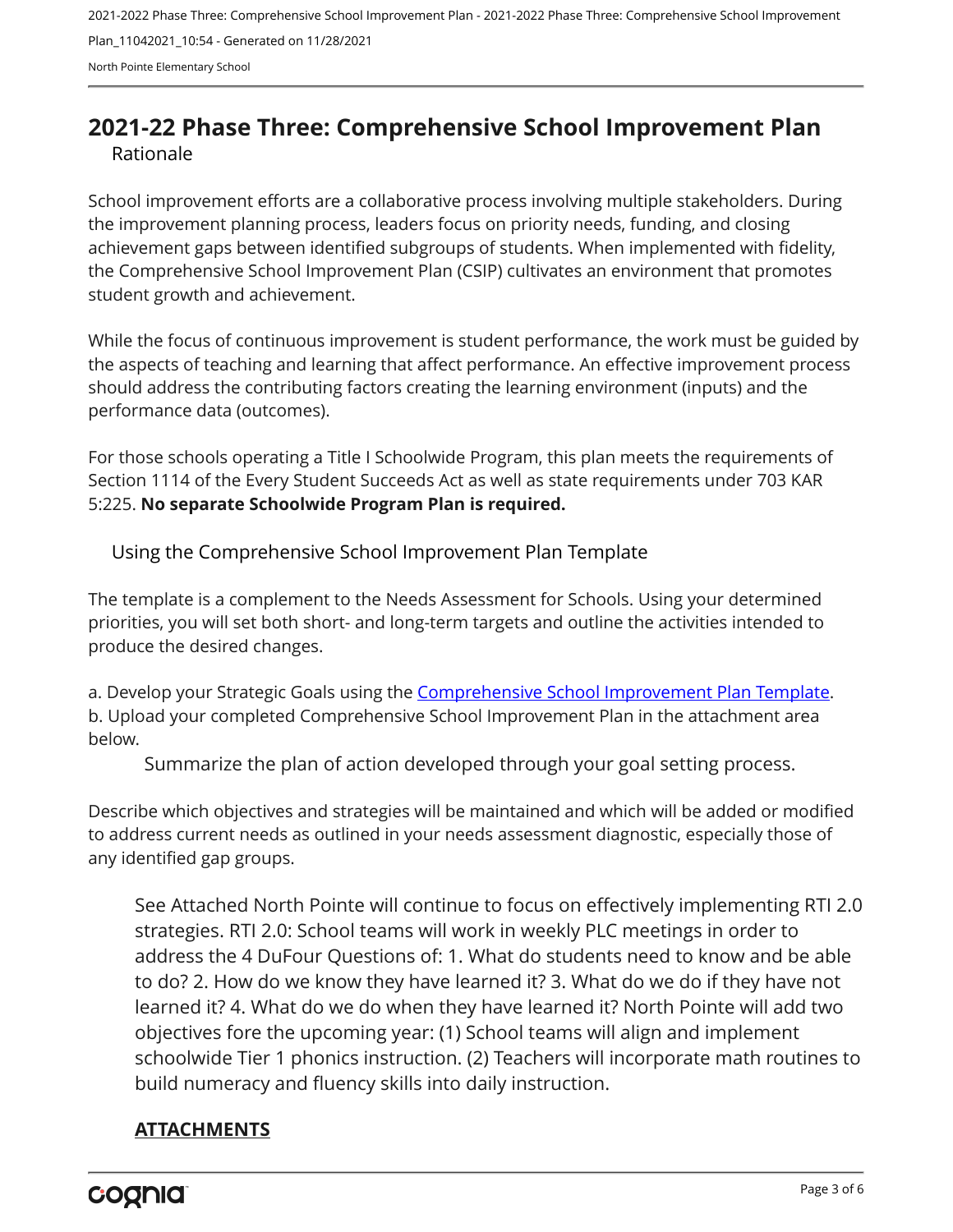2021-2022 Phase Three: Comprehensive School Improvement Plan - 2021-2022 Phase Three: Comprehensive School Improvement

Plan\_11042021\_10:54 - Generated on 11/28/2021

North Pointe Elementary School

#### **Attachment Name**

North Pointe CSIP Plan 2021-22

#### Operational Definitions

**Goal:** Long-term three- to five-year targets based on the five (5) required school level goals. Elementary/middle schools must have goals for proficiency, separate academic indicator, achievement gap, growth, and transition readiness. High schools must have goals for proficiency, separate academic indicator, achievement gap, graduation rate, and transition readiness. Longterm targets should be informed by The Needs Assessment for Schools.

**Objective:** Short-term target to be attained by the end of the current academic year. There can be multiple objectives for each goal.

**Strategy:** An approach to systematically address the process, practice, or condition that the school will focus its efforts upon, as identified in the Needs Assessment for Schools, in order to reach its goals or objectives. There can be multiple strategies for each objective. The strategy can be based upon Kentucky's six (6) Key Core Work Processes listed below or another established improvement approach (i.e. *Six Sigma, Shipley, Baldridge, etc.*).

**Key Core Work Processes:** A series of processes identified by the Kentucky Department of Education that involve the majority of an organization's workforce and relate to its core competencies. These are the factors that determine an organization's success and help it prioritize areas for growth.

[KCWP 1: Design and Deploy Standards](https://education.ky.gov/school/csip/Documents/KCWP%201%20Strategic%20Design%20and%20Deploy%20Standards.pdf) [KCWP 2: Design and Deliver Instruction](https://education.ky.gov/school/csip/Documents/KCWP%202%20Strategic%20Design%20and%20Deliver%20Instruction.pdf) [KCWP 3: Design and Deliver Assessment Literacy](https://education.ky.gov/school/csip/Documents/KCWP%203%20Strategic%20Design%20and%20Deliver%20Assessment%20Literacy.pdf) [KCWP 4: Review, Analyze and Apply Data](https://education.ky.gov/school/csip/Documents/KCWP%204%20Strategic%20Review%20Analyze%20and%20Apply%20Data.pdf) [KCWP 5: Design, Align and Deliver Support](https://education.ky.gov/school/csip/Documents/KCWP%205%20Strategic%20Design%20Align%20Deliver%20Support%20Processes.pdf) [KCWP 6: Establishing Learning Culture and Environment](https://education.ky.gov/school/csip/Documents/KCWP%206%20Strategic%20Establish%20Learning%20Culture%20and%20Environment.pdf)

**Activity:** Actionable steps used to deploy the chosen strategy. There can be multiple activities for each strategy.

**Measure of Success:** Criteria that shows the impact of the work. The **measures** may be quantitative or qualitative but are observable in some way.

**Progress Monitoring:** Process used to assess the implementation of the plan, the rate of improvement, and the effectiveness of the plan. Should include timelines and responsible individuals.

**Funding:** Local, state, or federal funds/grants used to support (or needed to support) the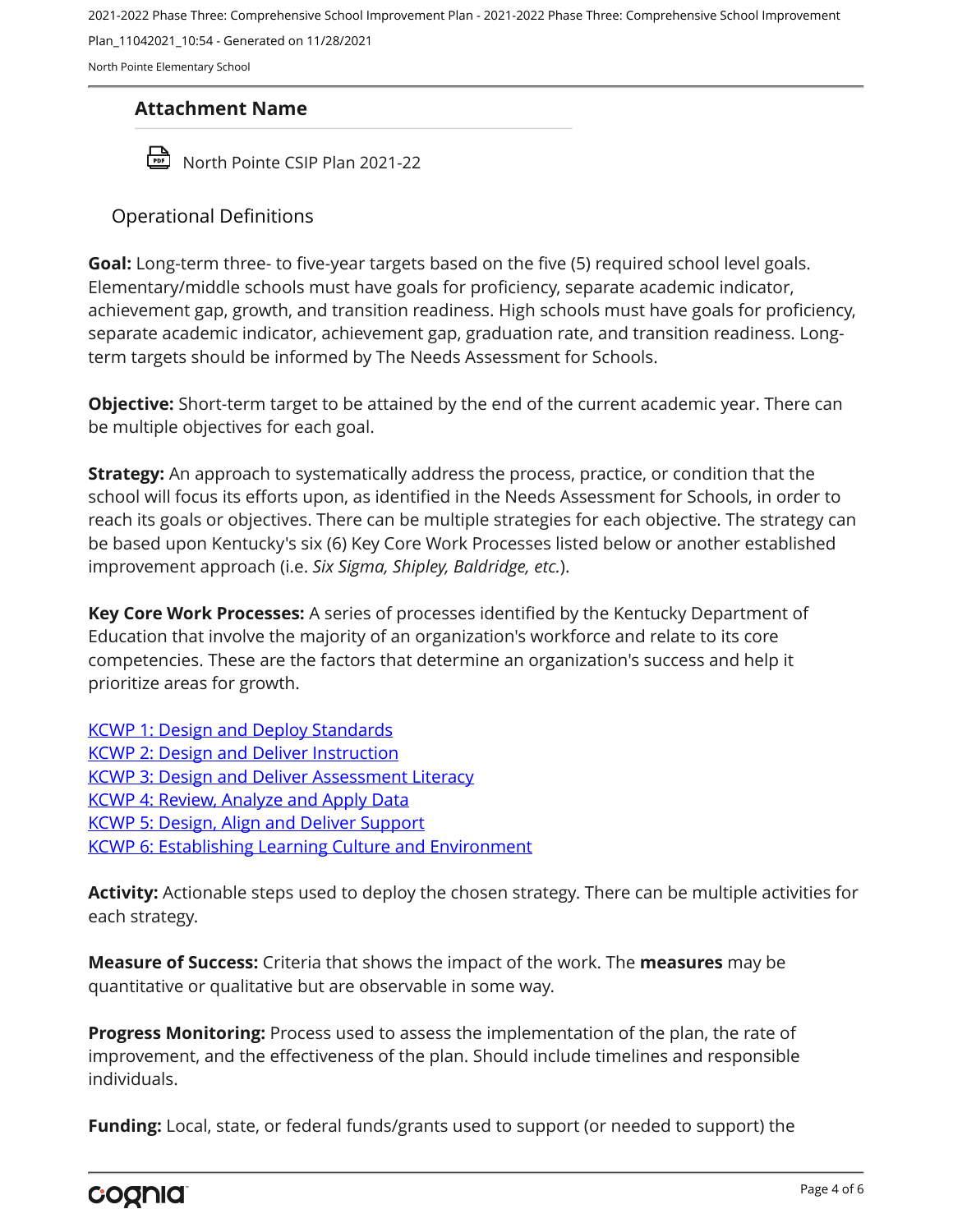2021-2022 Phase Three: Comprehensive School Improvement Plan - 2021-2022 Phase Three: Comprehensive School Improvement

Plan\_11042021\_10:54 - Generated on 11/28/2021

North Pointe Elementary School

improvement initiative. If your school is a recipient of Title I, Part A funds, your CSIP serves as your annual plan and should indicate how Title I funds are utilized to carry out the planned activities.

#### Requirements for Building an Improvement Plan

The required school goals include the following:

• For elementary/middle school, these include proficiency, separate academic indicator, achievement gap, and, growth.

• For high school, these include proficiency, separate academic indicator, achievement gap, graduation rate, and transition readiness.